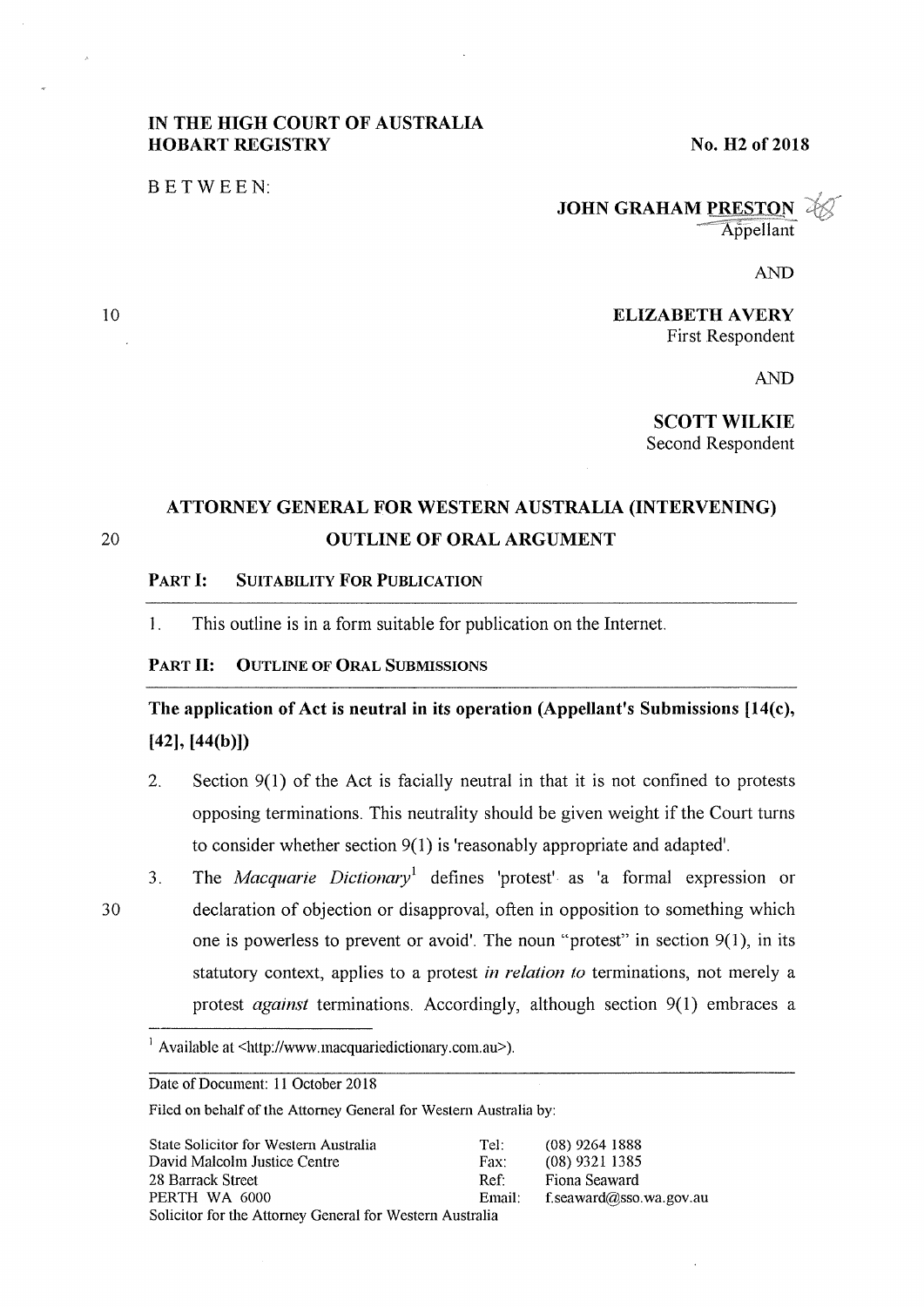protest like that carried out by the Appellant, it also applies to a protest in support of a woman's right to terminate, or a protest against the conduct of persons carrying out protests like that of the Appellant. It is not a prohibition of consensual private conversations. This is consistent with the principle that statutes will not lightly be construed as restricting free speech: *Brown v Tasmania* at 1190 [546] (Edelman J) (Tab 21).

4. In any event, a law effecting a discriminatory burden is not invalid for that reason alone. Rather, it is relevant in the context considering whether the law is reasonably appropriate and adapted: *Brown v Tasmania* at 1110-1111 [92]-[95] (Kiefel CJ, Bell and Keane **JJ)** (Tab 21 ).

10

**Ordinary statutory construction establishes, and relevant legislative history affirms, the object of the Act** *(Appellant's Submissions* **[5]-[17], [42j, [44]-[45] (50]-[58];** *Respondent's Submissions* **(10]-[26])** 

- 5. The objects of a statute are identified through the ordinary rules of statutory construction, and any extrinsic materials or legislative history that is relevant: *Unions NSW v New South Wales* at 557 [50] (French CJ, Hayne, Crennan, Kiefel and Bell JJ) (Tab 50); *Brown v State of Tasmania* at 1134-1135 (Nettle J); 1151-1152 [321] (Gordon J) (Tab 21).
- 20 6. The Respondent's submissions ([10]-[26]) exhaustively apply ordinary rules of construction, correctly identify an object of the Act ([11]) and correctly conclude that no constructional difficulty requiring resort to further material arises ([27]). Nevertheless, the Respondent identifies relevant legislative history and extrinsic materials supporting its submission ([28]-[ 46]).
	- 7. The Appellant's submissions ([5]-[17], [50]-[58]) rely on or critique passages of the Second Reading Speech where, on any reading, the Minister is stating her opinion or expectation as to how the Bill will operate. These passages, and the Appellant's critique of them, are irrelevant to the constructional task. Submissions of the Appellant relying on this irrelevant material should be rejected (AS [12]-[17], [ 42], [ 44]-[ 45], [50]-[ 58]).

## 30 **Extrinsic materials are irrelevant to consideration of alternative means**  *(Appellant's Submissions* **(62]-[70])**

8. Courts applying the reasonably appropriate and adapted limb may consider alternative legislative means as a useful 'tool of analysis'. However, only

 $\sim$   $\alpha$